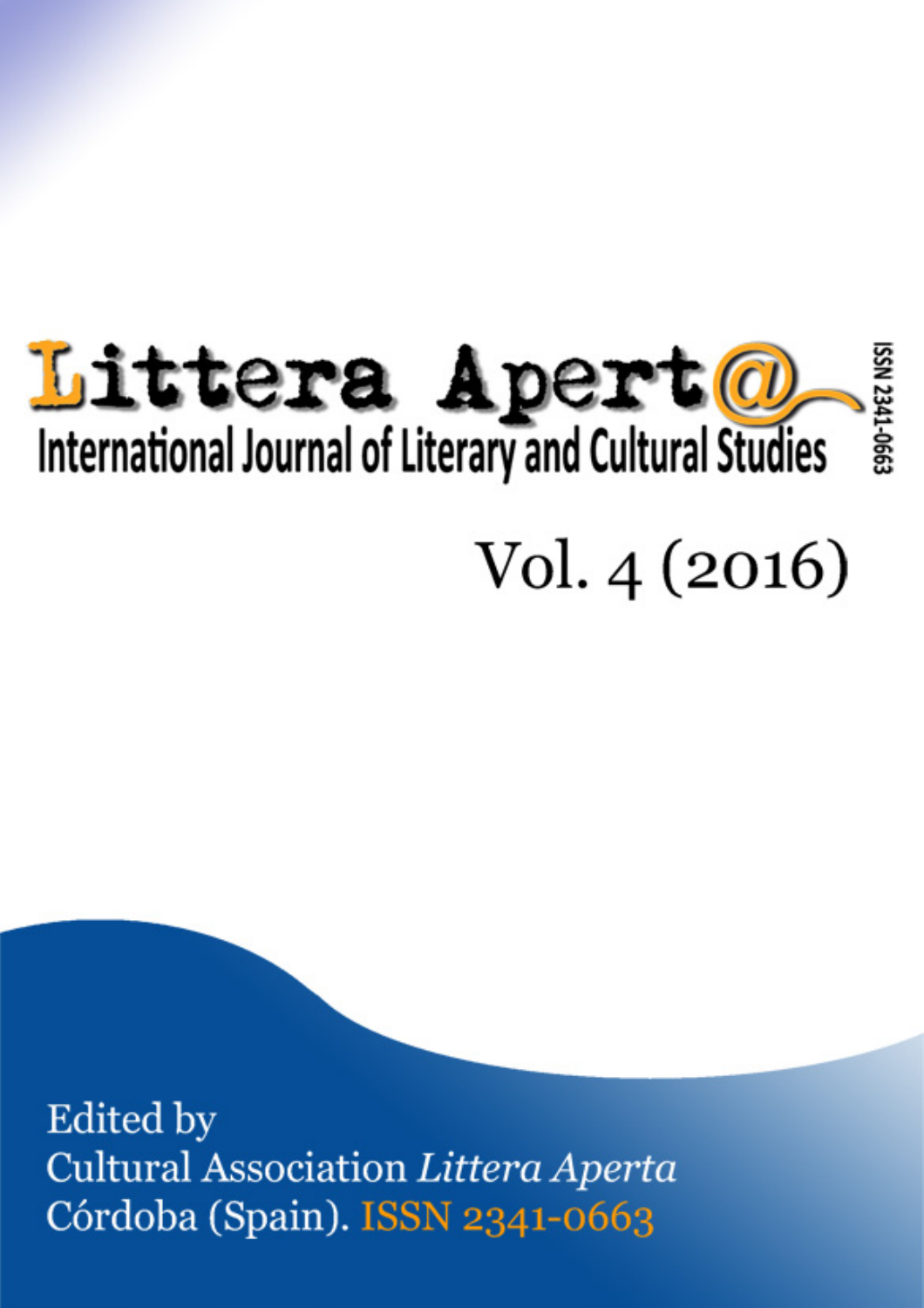## *Littera Aperta*

### International Journal of Literary and Cultural Studies **ISSN 2341-0663**

**Edited by:** Cultural Association "Littera Aperta". No. Reg. 603531. CIF G14986830 Address: Facultad de Filosofía y Letras. Pl. del Cardenal Salazar 3. E-14071 Córdoba (Spain)<br>Contact: glaguna@uco.es **URL:** http://www.uco.es/litteraaperta/ **URL: <http://www.uco.es/litteraaperta/>** 

#### GENERAL EDITOR

Gabriel Laguna Mariscal, *University of Córdoba, Spain*

ASSOCIATE EDITORS

Dámaris Romero González, *University of Córdoba, Spain* Israel Muñoz Gallarte, *University of Córdoba, Spain*

MANAGING EDITOR AND WEB MASTER

Juan Antonio Gómez Luque, *University of Córdoba, Spain*

#### BOOK REVIEW EDITOR

Mónica M. Martínez Sariego, *University of Las Palmas de Gran Canarias, Spain*

| <b>INTERNATIONAL ADVISORY BOARD</b>      |                                                  |
|------------------------------------------|--------------------------------------------------|
| Alireza Anushiravani                     | David Konstan                                    |
| Shiraz University, Iran                  | New York University, United States               |
| Rosa María Aguilar Fernández             | <b>Carmen Soares</b>                             |
| Universidad Complutense de Madrid, Spain | Universidade de Coimbra, Portugal                |
| Leonard Beckman                          | Nasser Maleki                                    |
| Smith College, United States             | Razi University, Iran                            |
| Samuel Coale                             | Antonio M. Martín Rodríguez                      |
| <b>Wheaton College, United States</b>    | Universidad de Las Palmas de Gran Canaria, Spain |
| Maria Delgado                            | Jesús Peláez del Rosal                           |
| University of London                     | Universidad de Córdoba, Spain                    |
| Stephen Harrison                         | Lautaro Roig Lanzillotta                         |
| Oxford University                        | University of Gröningen, Netherlands             |
| Craig Kallendorf                         | Christopher Rollason                             |
| Texas A&M University, United States      | Independent Scholar, United Kingdom              |
| Hilaire Kallendorf                       | René Martin                                      |
| Texas A&M University, United States      | Université de La Sorbonne, France                |

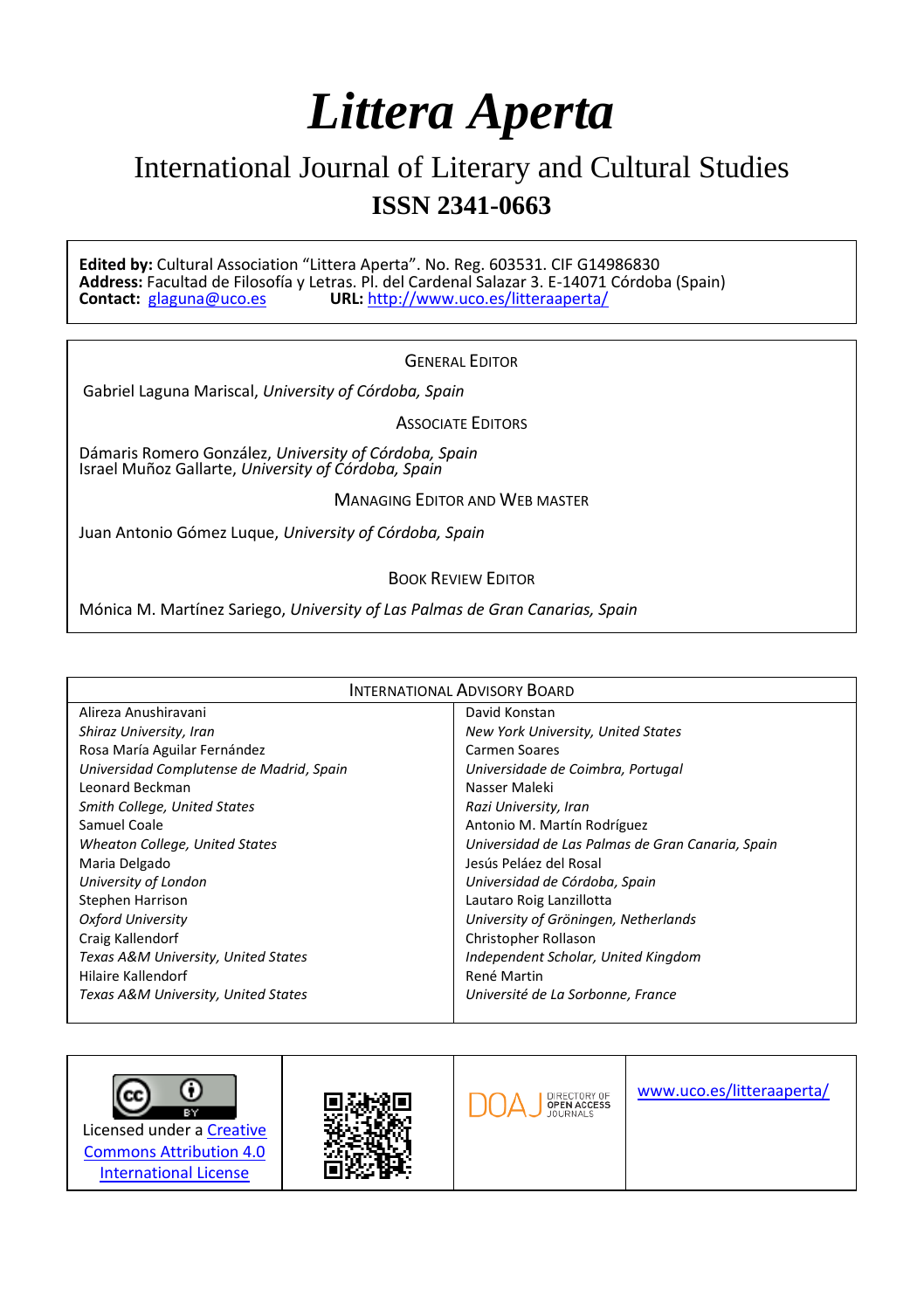# *Littera Aperta*

## International Journal of Literary and Cultural Studies **Vol. 4 (2016)**

### TABLE OF CONTENTS

### **Articles**

| Lucrecio en la novela Crematorio de Rafael Chirbes<br>Ángel Jacinto Traver Vera                                             | $5 - 36$ |
|-----------------------------------------------------------------------------------------------------------------------------|----------|
| La tradición musical antigua en autores latinos tardíos: siglos III-V<br>Fuensanta Garrido Domené, Felipe Aguirre Quintero  | $37-63$  |
| A Feminist Study of Otherness in A Streetcar Named Desire and its<br>Iranian Film Adaptation, The Stranger                  |          |
| Zahra Nazemi, Hossein Aliakbari Harehdasht, Abdolmohammad<br>Movahhed                                                       | 65-84    |
| The Nymph Kyllene in Tony Harrison's The Trackers of<br>Oxyrhynchus                                                         |          |
| Leticia González Pérez                                                                                                      | 85-104   |
| Freeing Vuyazi: Orality and Women's Subjectivity in Paulina<br>Chiziane's Fiction                                           |          |
| Meyre Ivone Santana da Silva                                                                                                | 105-117  |
| <b>Interview</b>                                                                                                            |          |
| Entretien avec Jean-Pierre Brouillaud<br>Elisabeth Doustin                                                                  | 119-125  |
| <b>Book Reviews</b>                                                                                                         |          |
| Corine Pelluchon (2018). Manifiesto animalista. Barcelona:<br>Reservoir Books.                                              |          |
| Gabriel Laguna Mariscal                                                                                                     | 127-134  |
| J. Redondo & R. Torné (eds.) (2014). Apocalipsi, catàbasi i<br>mil·lenarisme a les literatures antigues i la seua recepció. |          |